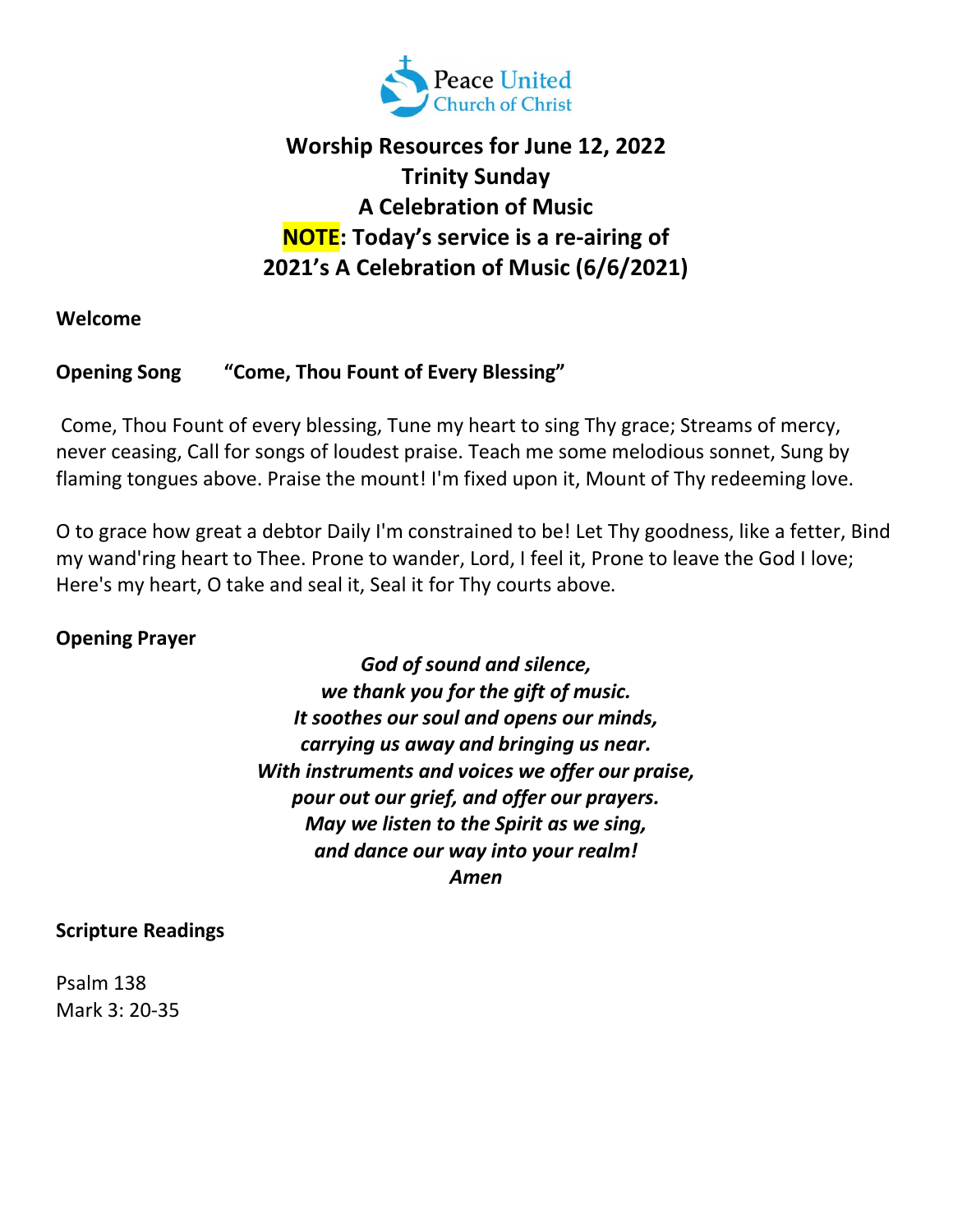## Sing for Joy!

#### Amazing Grace

Amazing grace! How sweet the sound That saved a wretch like me! I once was lost, but now am found; Was blind, but now I see.

'Twas grace that taught my heart to fear, And grace my fears relieved; How precious did that grace appear The hour I first believed.

#### The Old Rugged Cross

On a hill far away stood an old rugged cross, The emblem of suff'ring and shame; And I love that old cross where the dearest and best For a world of lost sinners was slain. So I'll cherish the old rugged cross, Till my trophies at last I lay down; I will cling to the old rugged cross, And exchange it someday for a crown.

To the old rugged cross I will ever be true; Its shame and reproach gladly bear; Then He'll call me some day to my home far away, Where His glory forever I'll share. So I'll cherish the old rugged cross, Till my trophies at last I lay down; I will cling to the old rugged cross, And exchange it someday for a crown.

#### Joy to the World

Joy to the world, the Lord is come! Let earth receive her King! Let every heart prepare Him room, And Heaven and nature sing, and Heaven and nature sing, and Heaven, and Heaven, and nature sing!

He rules the world with truth and grace, and makes the nations prove The glories of His righteousness And wonders of His love, and wonders of his love, And wonders, wonders of His love.

#### For the Beauty of the Earth

For the beauty of the earth For the glory of the skies, For the love which from our birth Over and around us lies. Lord of all, to Thee we raise, This our hymn of grateful praise.